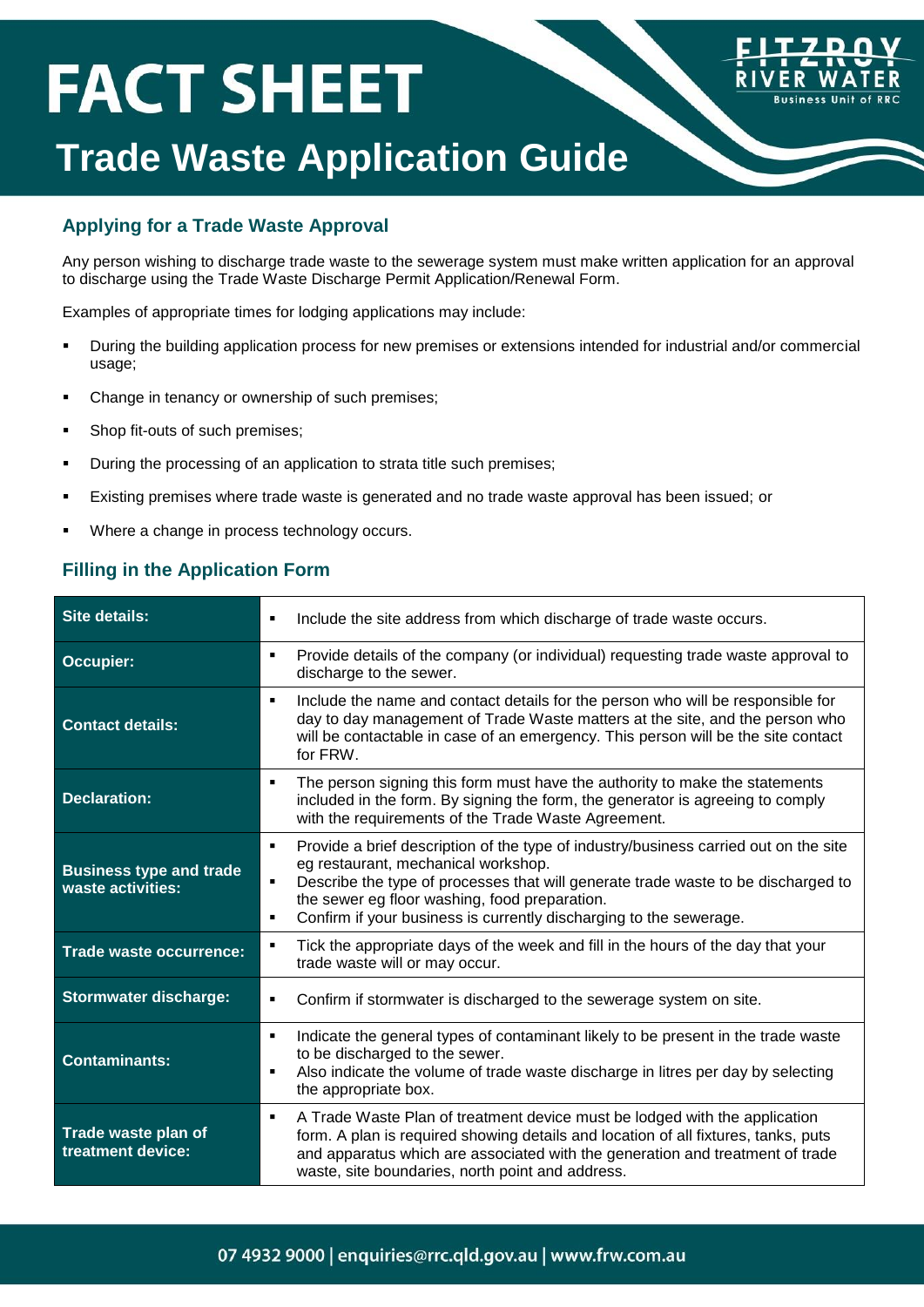## **FACT SHEET Trade Waste Application Guide**

#### **Lodging the Application Form and Paying the Application Fee**

An application fee is payable when submitting the Trade Waste Discharge Permit Application/Renewal Form. You can submit your application and pay the application fee at any Rockhampton Regional Council Customer Service Centre.

**Usiness Unit of RRC** 

#### **Assessing your Application**

Once Fitzroy River Water (FRW) receives your application and application fee payment, assessment of your application commences. During the assessment of your application, an officer will carry out a site visit to your premises. Applications are processed within approximately 30 days of request.

To determine the type of approval (permit or agreement) required, trade waste intended to be discharged to the sewerage system is classified into three categories. Discharge classified Category One and Two requires a permit and discharge classified as Category Three requires an agreement.

Refer to the Trade Waste Environmental Management Plan for more information on determining classifications.

If there are any issues with your application is not approved you will be contacted by phone.

| <b>Category One (permit):</b>      | Low strength, low volume discharges<br>٠<br>BOD5 and total suspended solids < 300mg/L<br>And/or $COD < 600$ mg/L<br>Volume < 250kl/annum  |
|------------------------------------|-------------------------------------------------------------------------------------------------------------------------------------------|
| <b>Category Two (permit):</b>      | Low strength, high volume discharges<br>٠<br>BOD5 and total suspended solids < 300mg/L<br>And/or $COD < 600$ mg/L<br>Volume < 250kl/annum |
| <b>Category Three (agreement):</b> | High strength discharges, any volume<br>BOD5 and total suspended solids > 300mg/L<br>And/or COD > 600mg/L<br>Any volume                   |

#### **Issuing your Trade Waste Approval (Permit or Agreement)**

Trade Waste Approval documents (permit or agreement) will be sent via mail to your nominated postal address. Once the Trade Waste Approval has been issued, you are legally entitled to discharge trade waste into the sewerage system, subject to the conditions contained in your permit or agreement.

#### **Paying Trade Waste Fees and Charges**

For a full list of fees and charges please refer to Council's [Fees and Charges Schedule](http://www.rockhamptonregion.qld.gov.au/About-Council/Finance-Rates-and-Budget/Fees-and-Charges) or contact Council on 4932 9000.

Refer to the Trade Waste Environmental Management Plan for more information on trade waste charges and fee calculations.

Account payment methods will be detailed on account.

| <b>Category One (permit):</b> | An annual account will be forwarded to cover the cost of administration.<br>compliance inspections and overhead costs associated with trade waste |
|-------------------------------|---------------------------------------------------------------------------------------------------------------------------------------------------|
|                               | control.                                                                                                                                          |